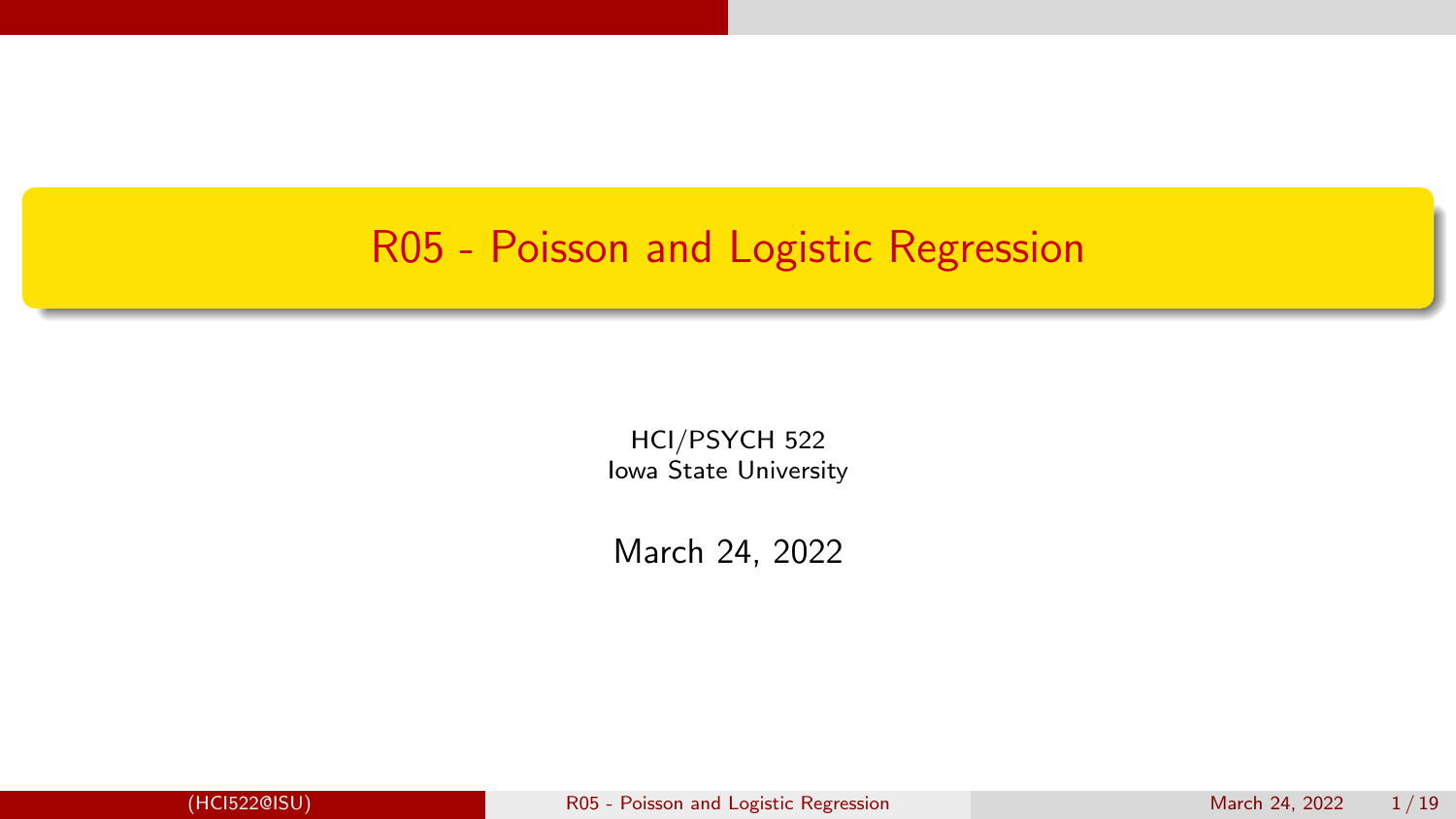#### **Overview**

- Poisson Regression
	- **Poisson Distribution**
	- **Poisson Regression Model**
	- O-ring incidents as a function of temperature
- **•** Logistic Regression
	- **Bernoulli Distribution**
	- Logistic Regression Model
	- Probability of staying with as a function of Vitamin C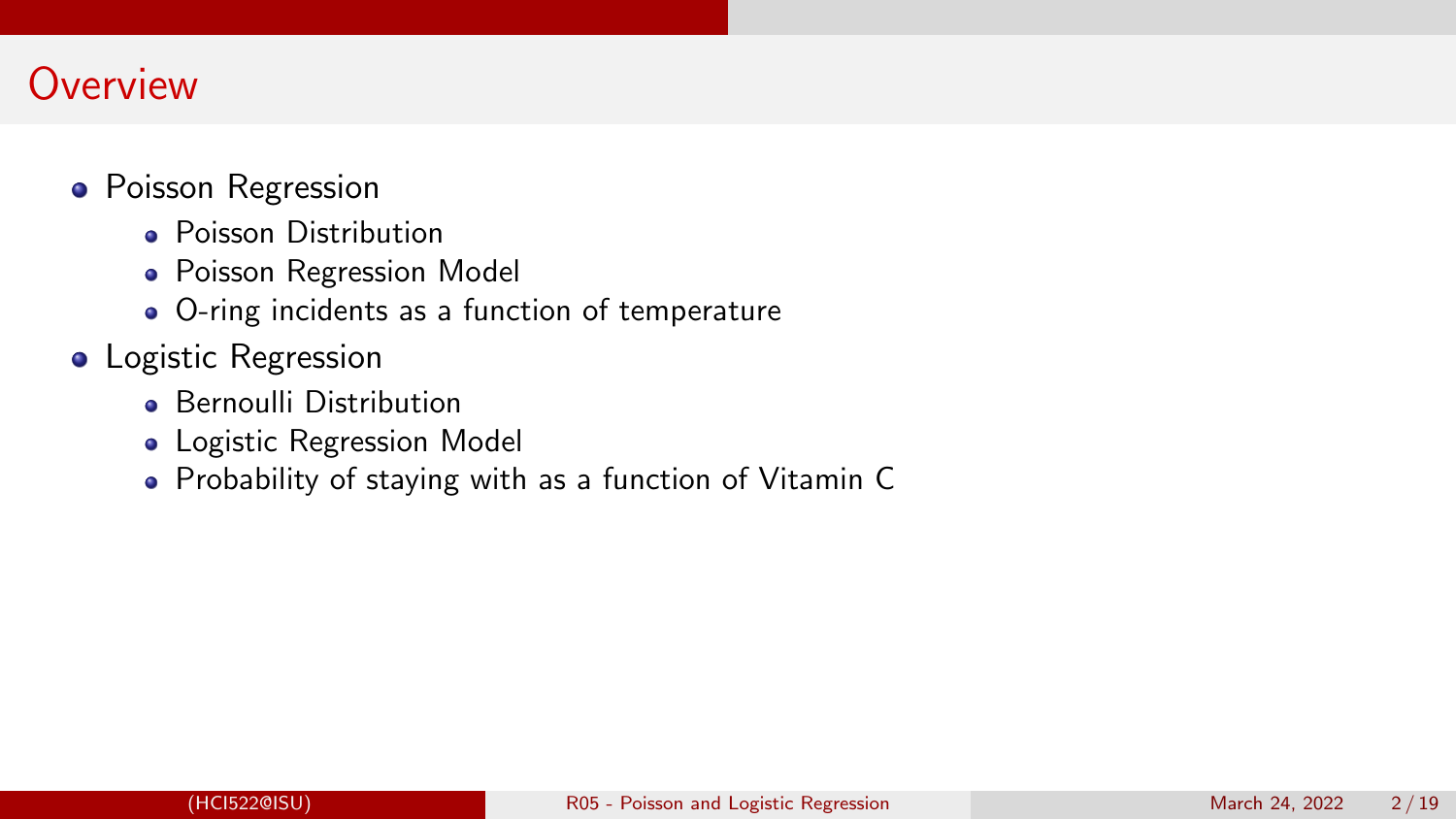#### <span id="page-2-0"></span>Poisson Distribution

Let  $Y$  be a random variable that is a count over some amount of time or space where the count has no obvious upper maximum. For example,

- Number of visitors to a website in the next hour
- Number of chatbot uses for an individual during registration
- Number of clicks in a certain region of the screen during a game

Then Y has a Poisson distribution with rate parameter  $\lambda > 0$  and we write  $Y \sim Po(\lambda)$ . The probability mass function (pmf) is

$$
P(Y = y) = \frac{\lambda^y e^{\lambda}}{y!} \quad \text{for } y = 0, 1, 2, \dots
$$

and we can find that

$$
E[Y] = \lambda \quad \text{and} \quad Var[Y] = \lambda.
$$

(HCI522@ISU) [R05 - Poisson and Logistic Regression](#page-0-0) March 24, 2022 3 / 19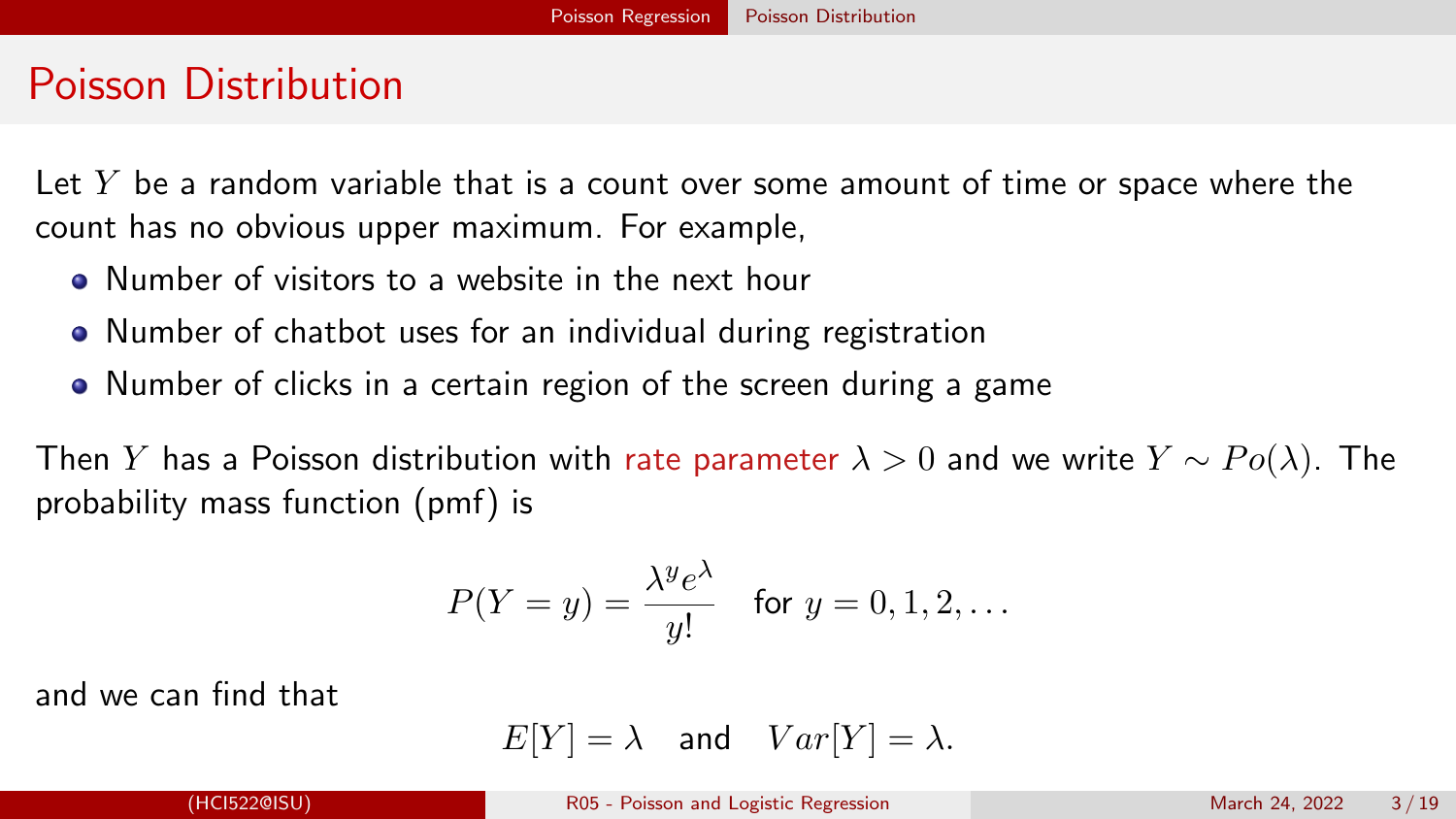#### Poisson pmf

#### Poisson probability mass function with rate 4.5

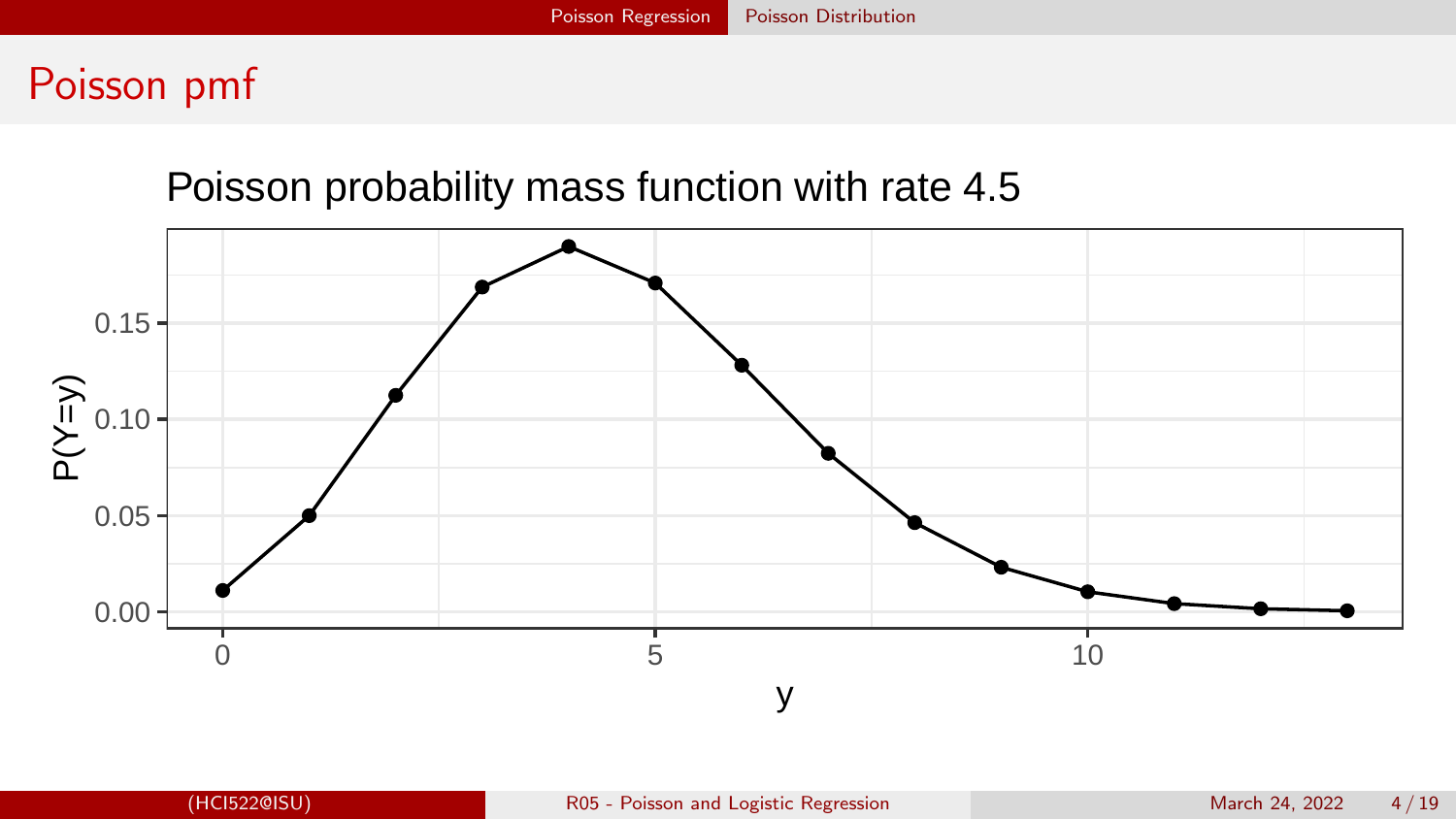## Poisson rate changes according to some independent variable

Suppose the Poisson rate parameter changes due to some other variable. For example,

- Time of day
- $\bullet$  Sex/gender
- **•** Length of a game

A Poisson regression model allows the rate to change according to these independent variables.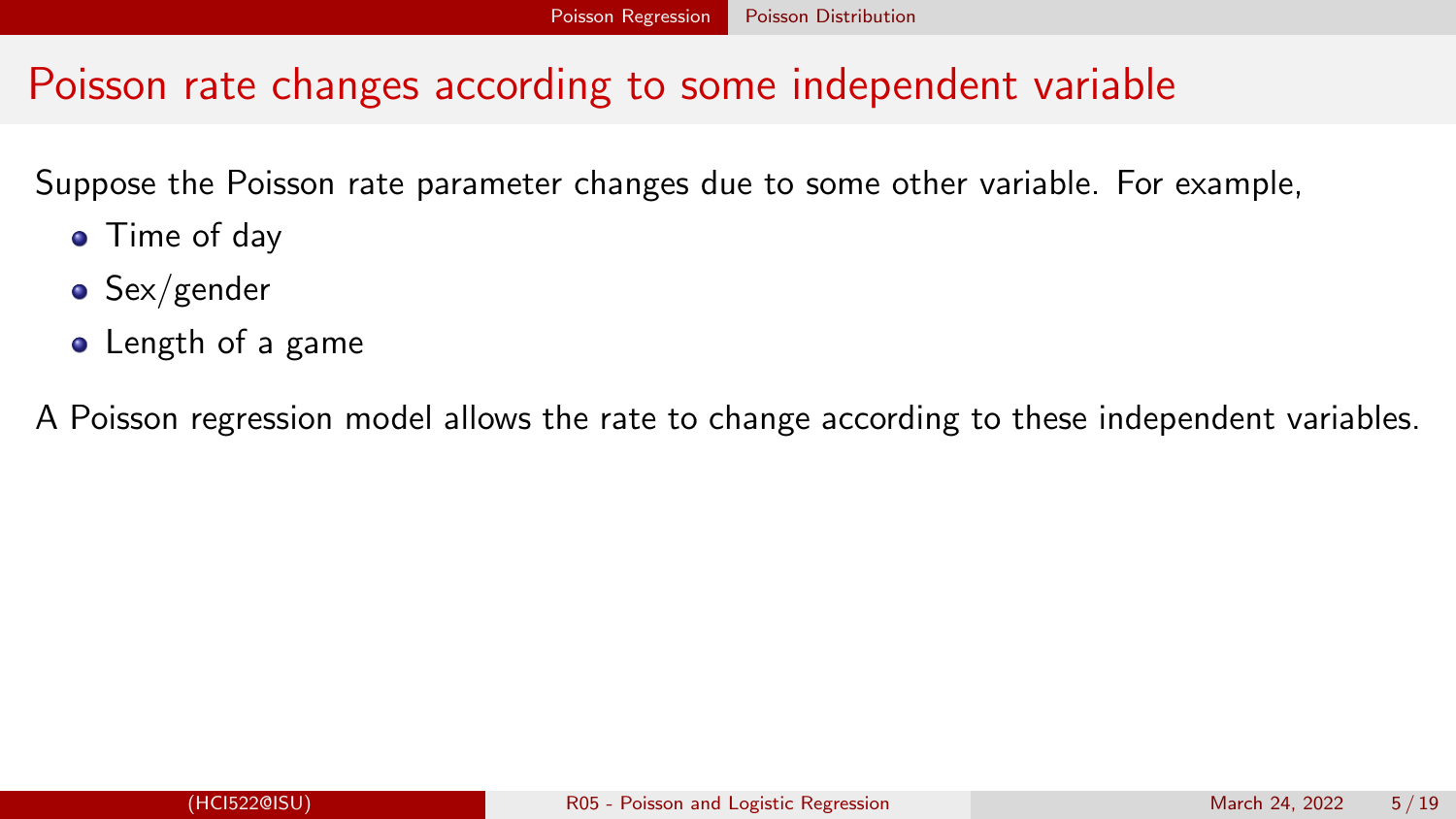# <span id="page-5-0"></span>Poisson Regression Model

For observation  $i$ , let

- $\bullet$   $Y_i$  be the count and
- $\bullet$   $X_i$  be the value of an independent variable.

The (simple) Poisson regression model is

 $Y_i \stackrel{ind}{\sim} Po(\lambda_i)$  where  $\log(\lambda_i) = \beta_0 + \beta_1 X_i$ 

In this model,  $100(e^{\beta_1}-1)$  will be the percent change in mean salary per unit increase in  $X.$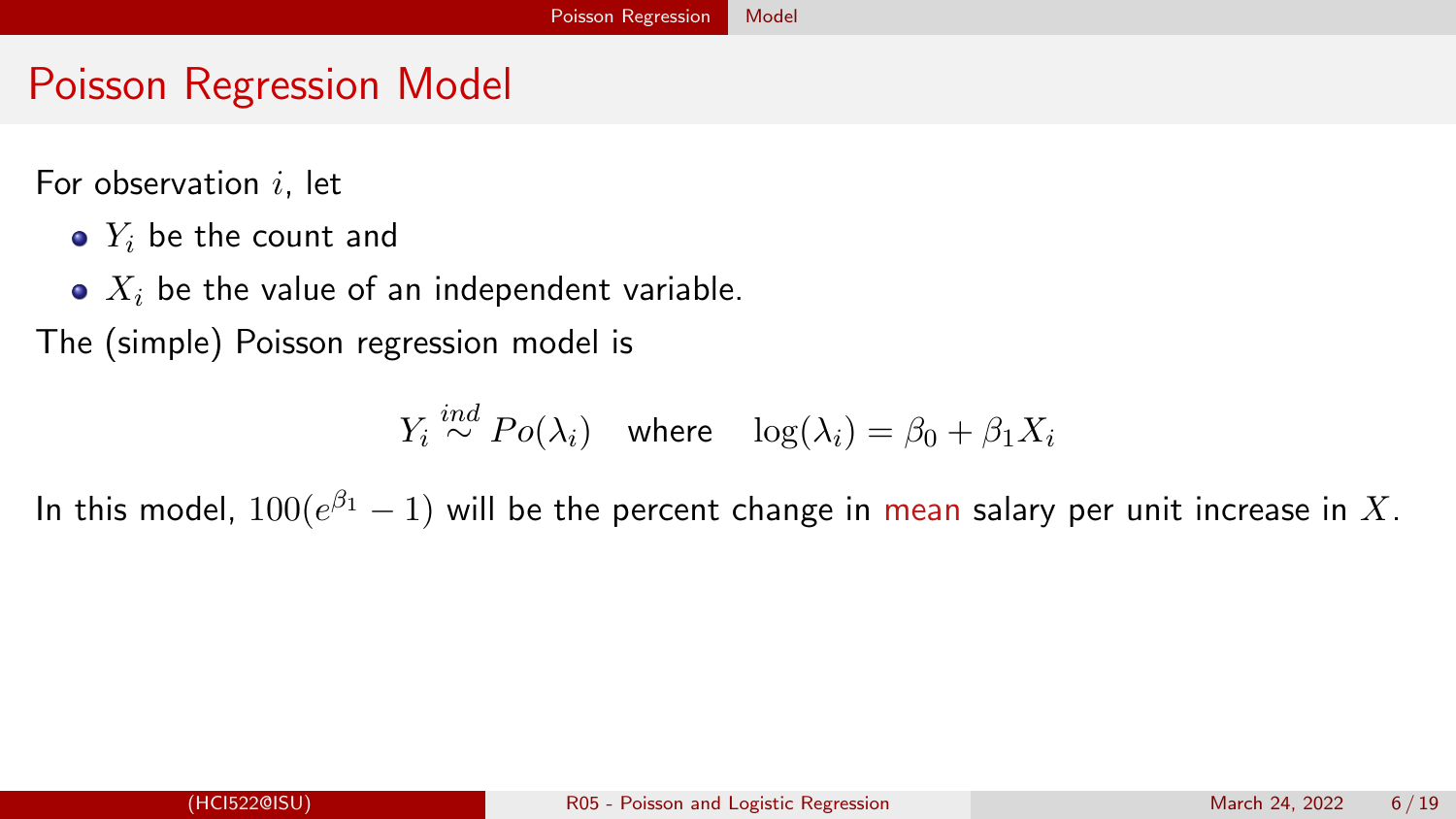## <span id="page-6-0"></span>Number of O-ring problems

#### Shuttle O−ring failures

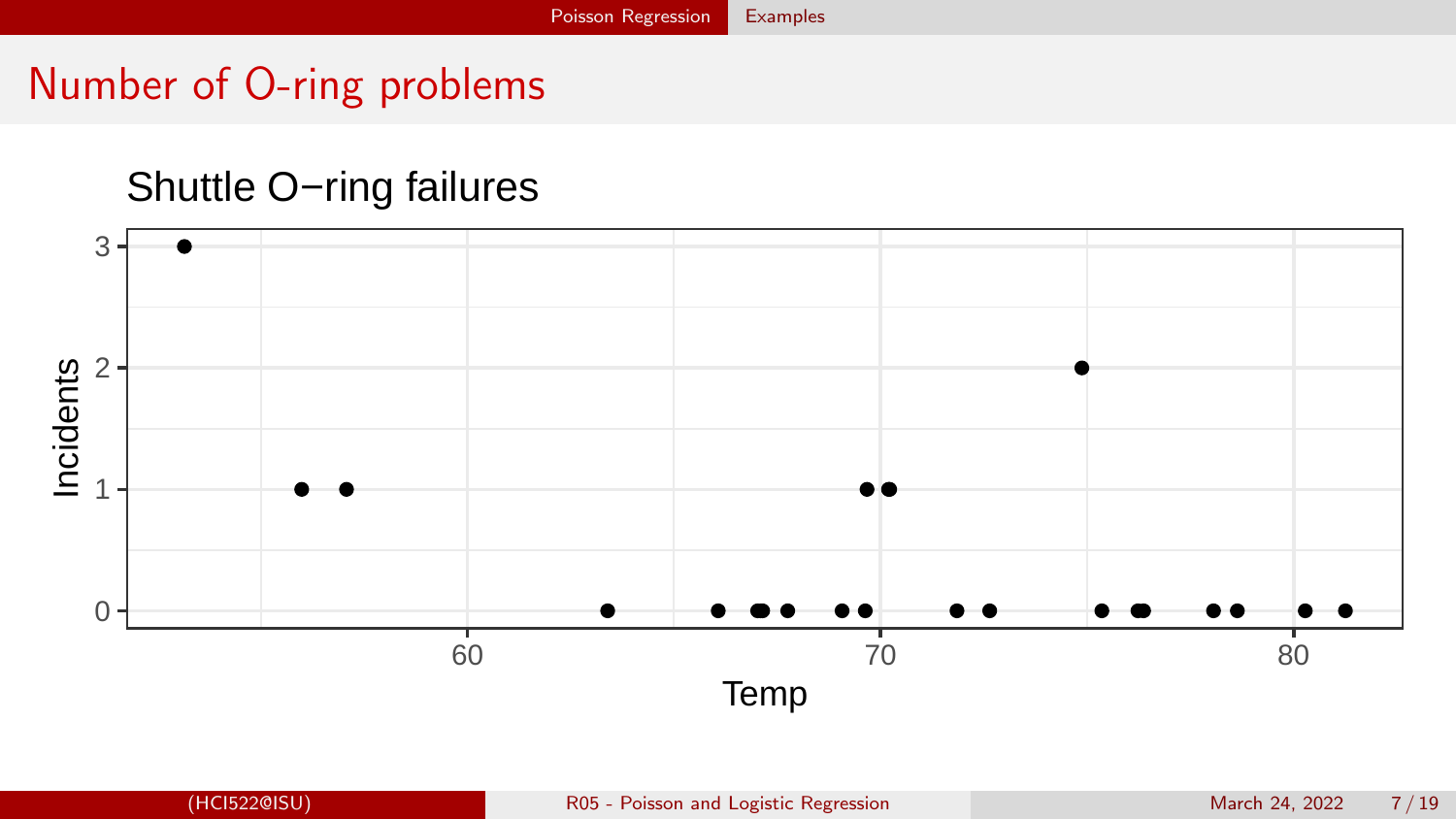## Poisson regression for O-rings

```
m \leq g \ln(\text{Incidents} \cap \text{Temp}, \text{ data} = \text{ex2223}, \text{ family} = \text{poisson})summary(m)##
## Ca11 \cdot## glm(formula = Incidents ~ Temp, family = poisson, data = ex2223)
##
## Deviance Residuals:
## Min 1Q Median 3Q Max
\# \# -1.1155 -0.8158 -0.5495 -0.2731 2.4972
##
## Coefficients:
## Estimate Std. Error z value Pr(>|z|)
## (Intercept) 6.38844 2.50849 2.547 0.01087 *
## Temp -0.10894 0.03937 -2.767 0.00566 **
## ---
## Signif. codes: 0 '***' 0.001 '**' 0.01 '*' 0.05 '.' 0.1 ' ' 1
##
## (Dispersion parameter for poisson family taken to be 1)
##
```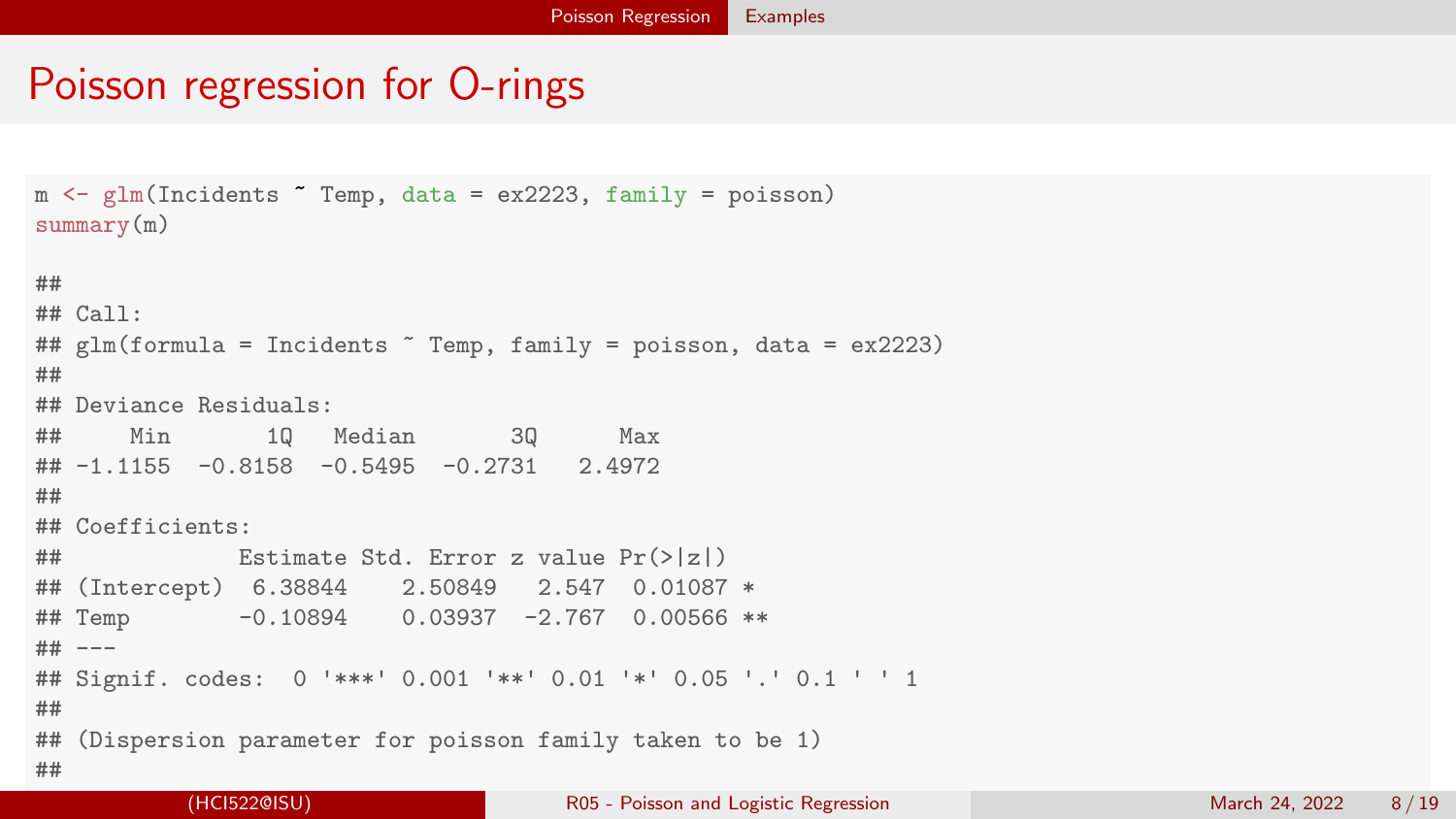## Poisson regression for O-rings

```
ci <- 100*(exp(confint(m)[2,]-1)ci
## 2.5 % 97.5 %
## -17.259598 -3.152303
```
Manuscript statement:

Each one degree Fahrenheit increase in temperature is associated with the mean number of O-ring incidents decreasing by (3, 17)%.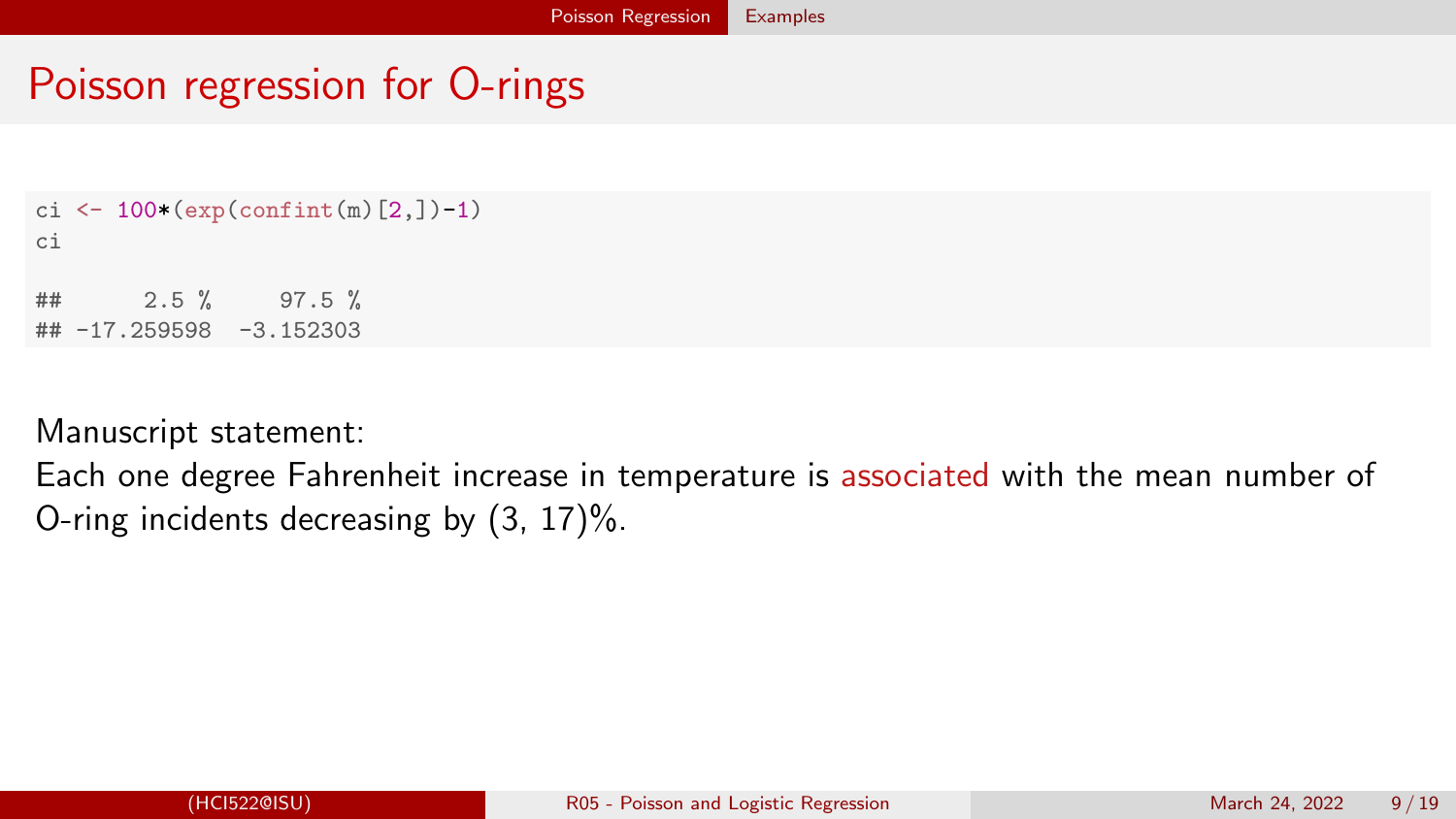## Number of O-ring problems

#### Shuttle O−ring failures

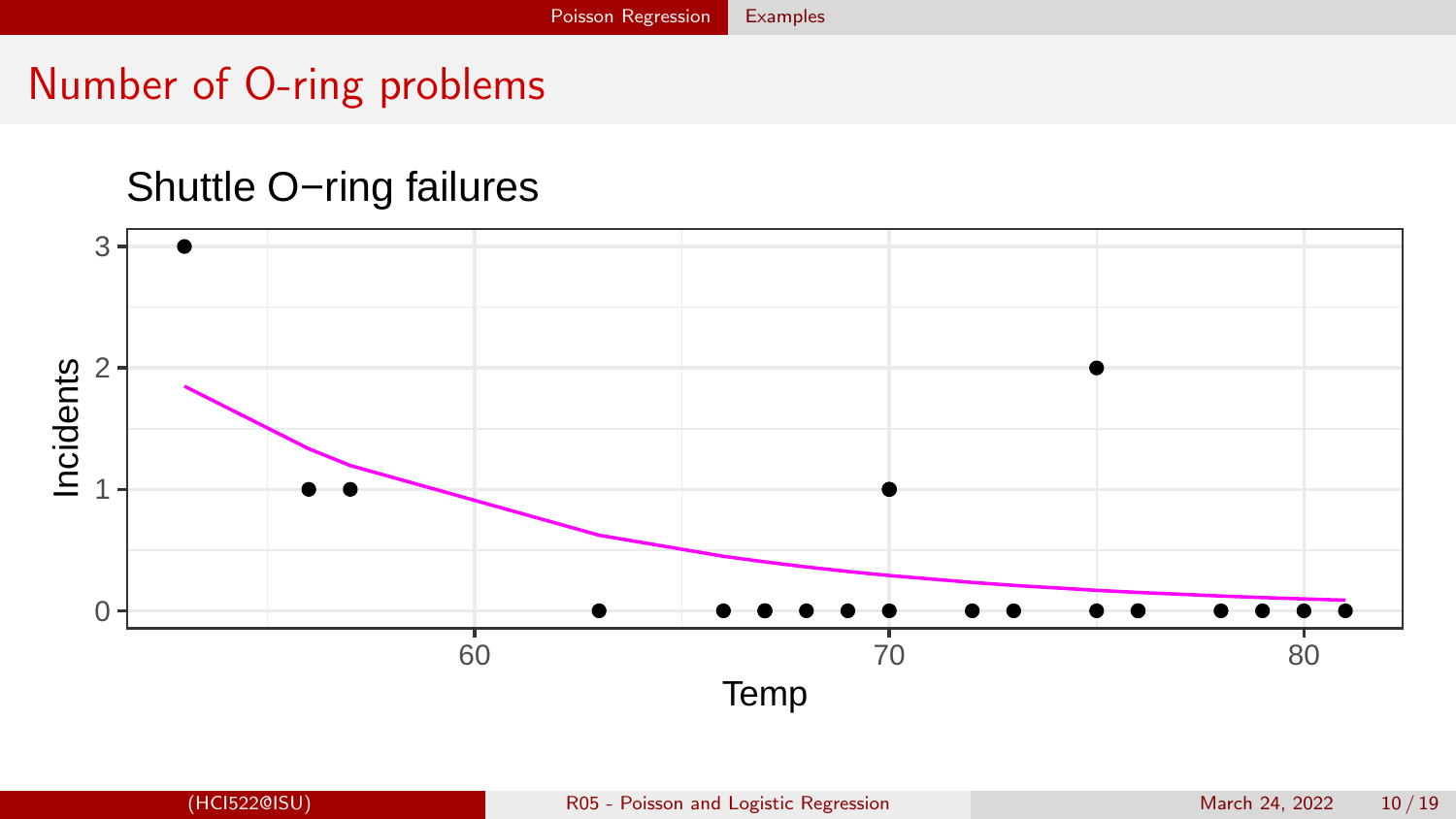### <span id="page-10-0"></span>Bernoulli Distribution

Let  $Y$  be a random variable that indicates "success". For example,

- Winning a game
- Having fewer than 3 errors on a task
- **•** Clicking on an ad

Then Y has a Bernoulli distribution with probability of success  $0 < \theta < 1$  and we write  $Y \sim Ber(\theta)$ . The probability mass function is

$$
P(Y = y) = \theta^{y}(1 - \theta)^{1-y}
$$
 for  $y = 0, 1$ 

and we can find that

$$
E[Y] = \theta \quad \text{and} \quad Var[Y] = \theta(1-\theta).
$$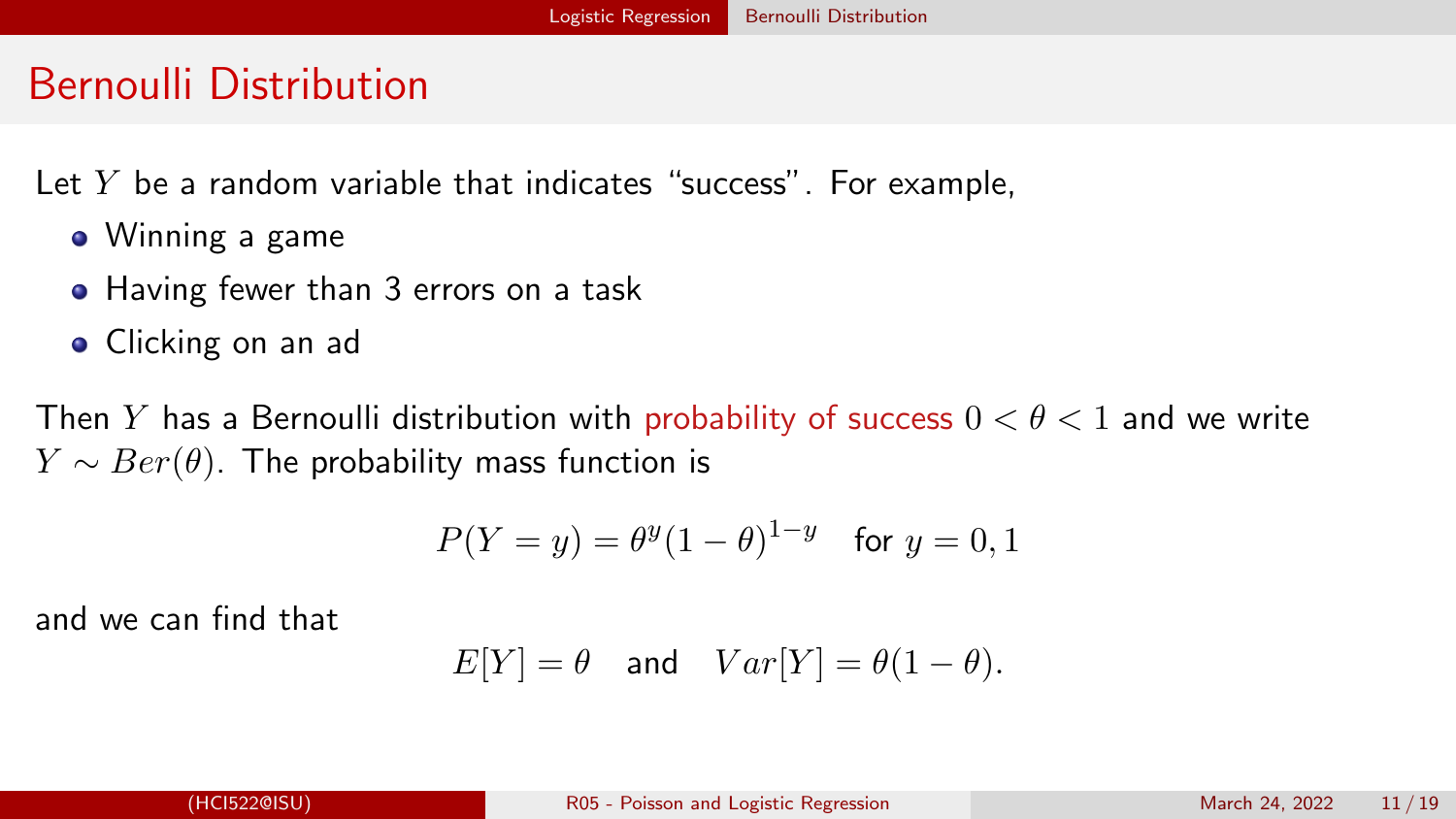## Bernoulli pmf

#### Bernoulli pmf with probability of success 0.3

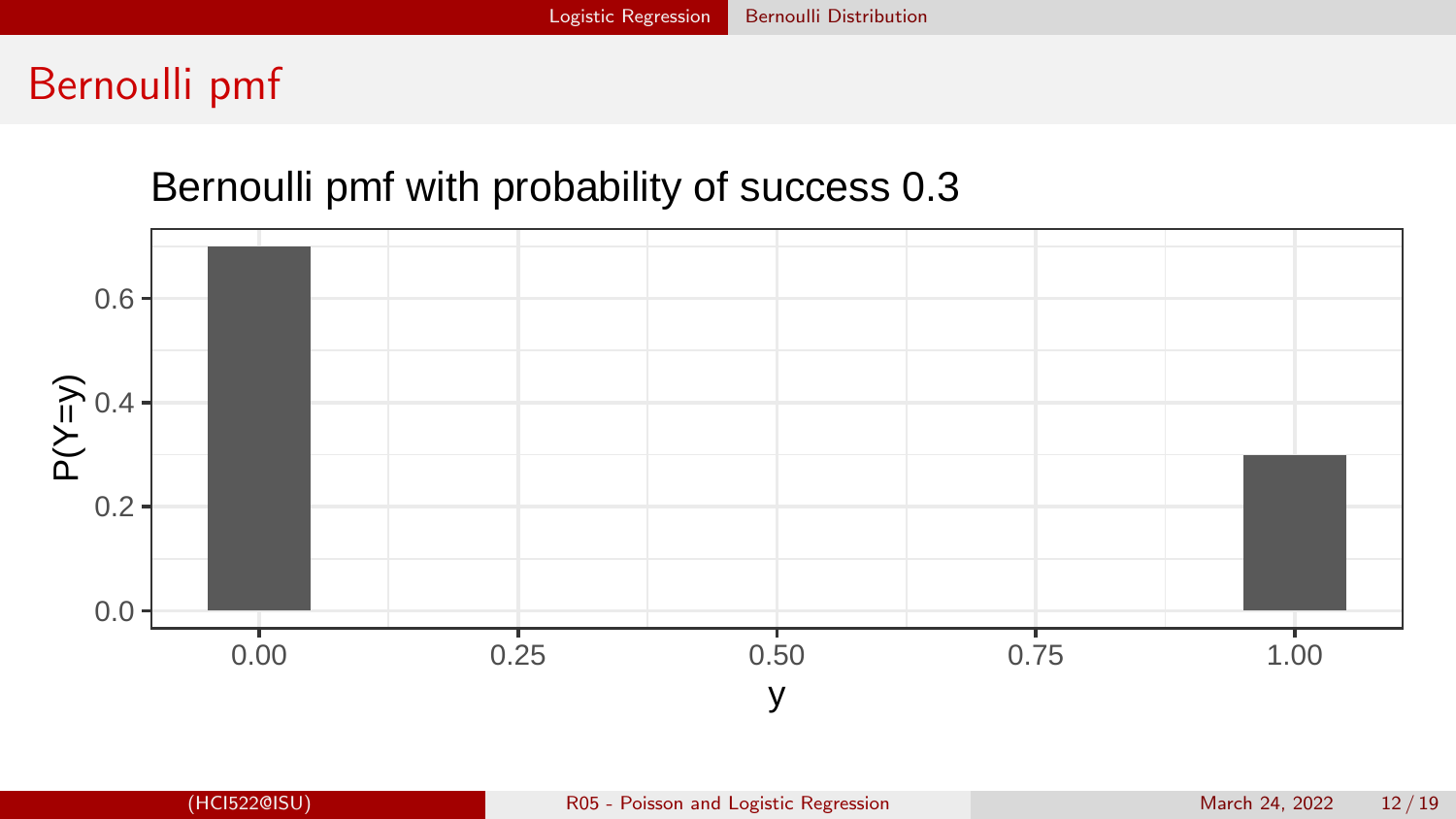### Bernoulli probability of success

Suppose the Bernoulli probability of success changes due to some other variable. For example,

- Time of day
- $\bullet$  Sex/gender
- Length of a game

A logistic regression model allows the probability of success to change according to these independent variables.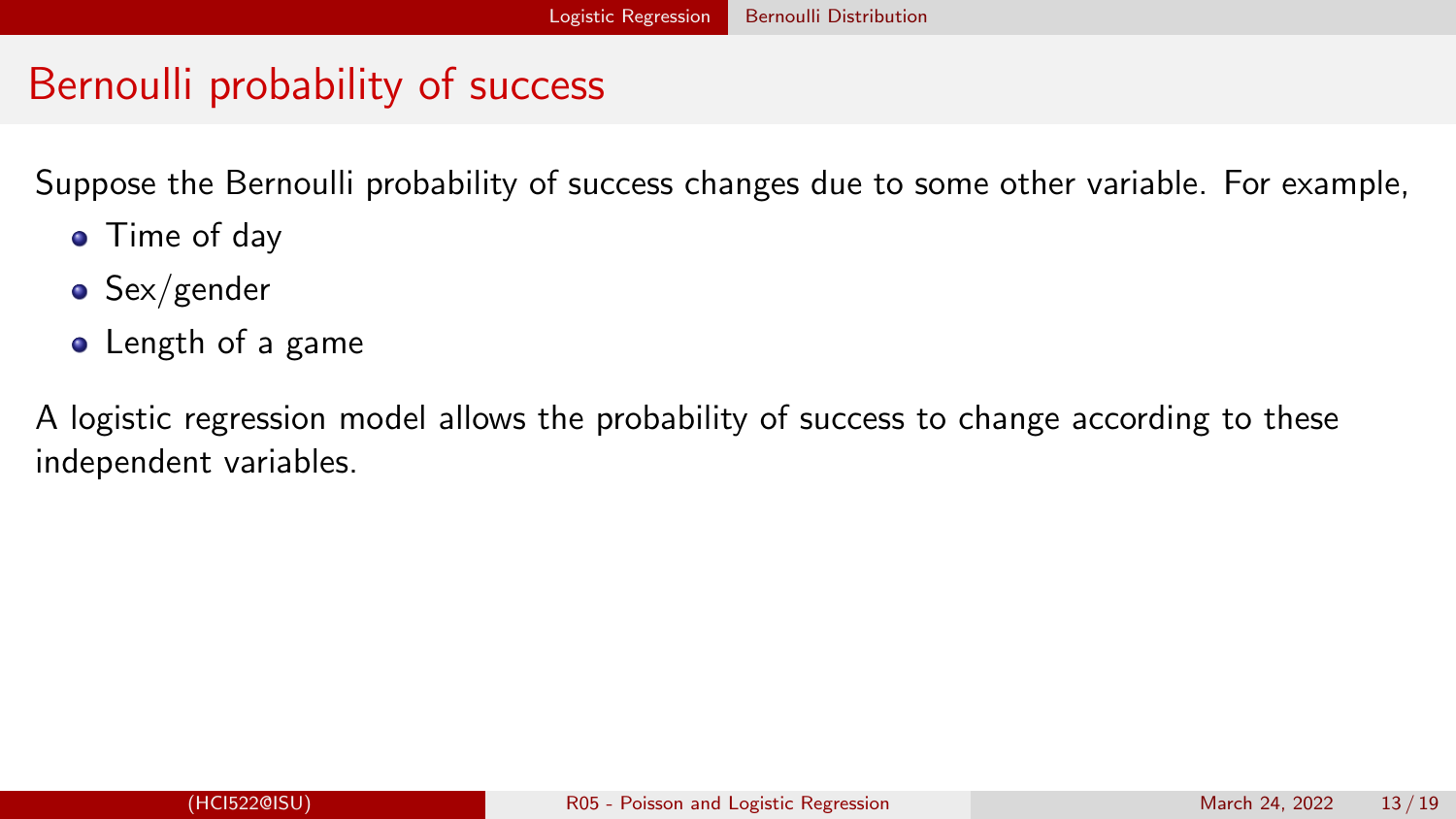## <span id="page-13-0"></span>Logistic regression model

For observation  $i$ , let

- $\bullet$   $Y_i$  be the indicator of success and
- $\bullet$   $X_i$  be the value of an independent variable.

The (simple) logistic regression model is

$$
Y_i \stackrel{ind}{\sim} Ber(\theta_i) \quad \text{where} \quad \log\left(\frac{\theta_i}{1-\theta_i}\right) = \beta_0 + \beta_1 X_i
$$

In this model,  $100*(e^{\beta_1}-1)$  is the percent change in the odds  $\left(\frac{\theta}{1-\theta}\right)$  of success.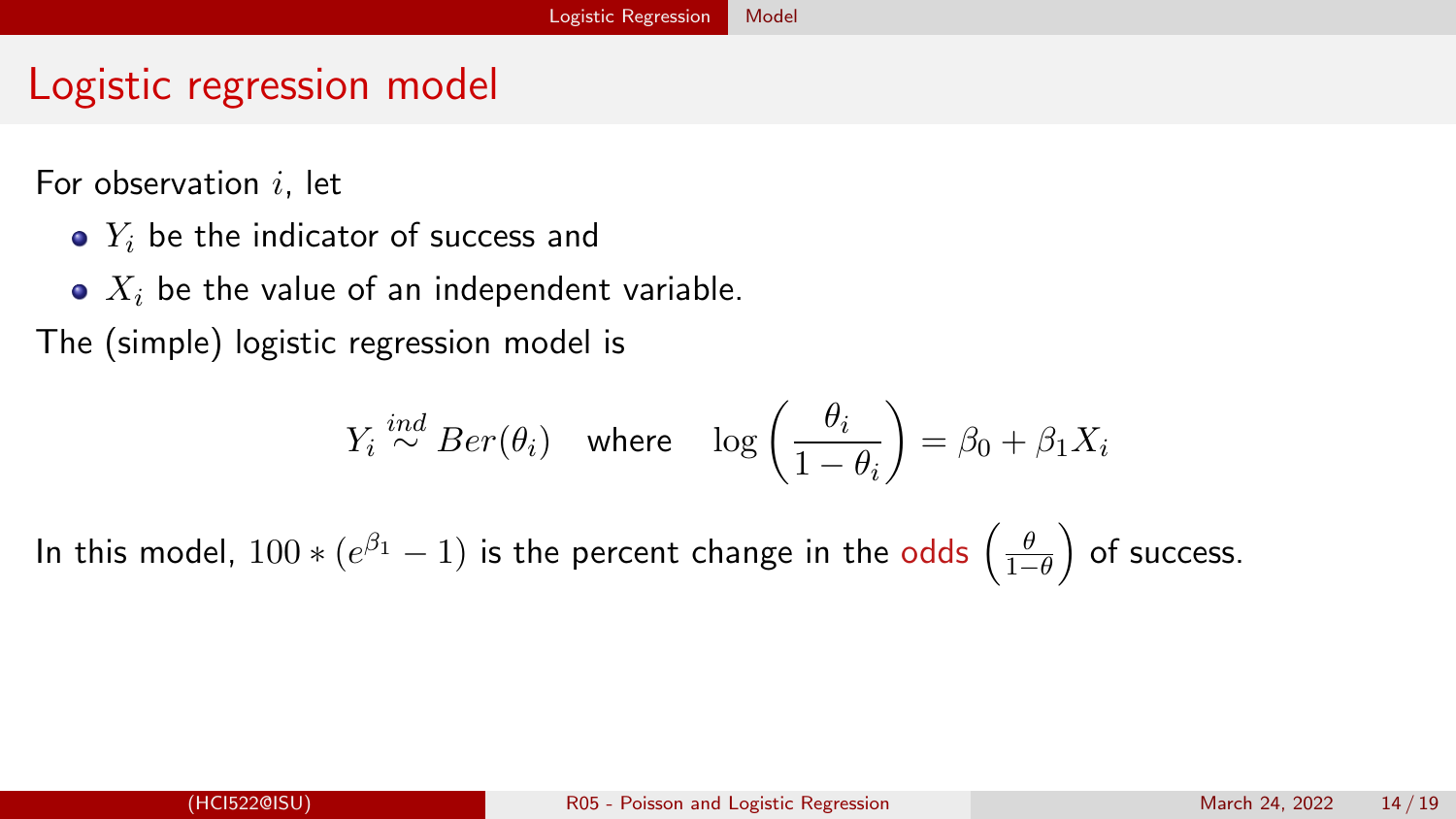# <span id="page-14-0"></span>Vitamin C effect on incidence of colds

#### Randomized Experiment

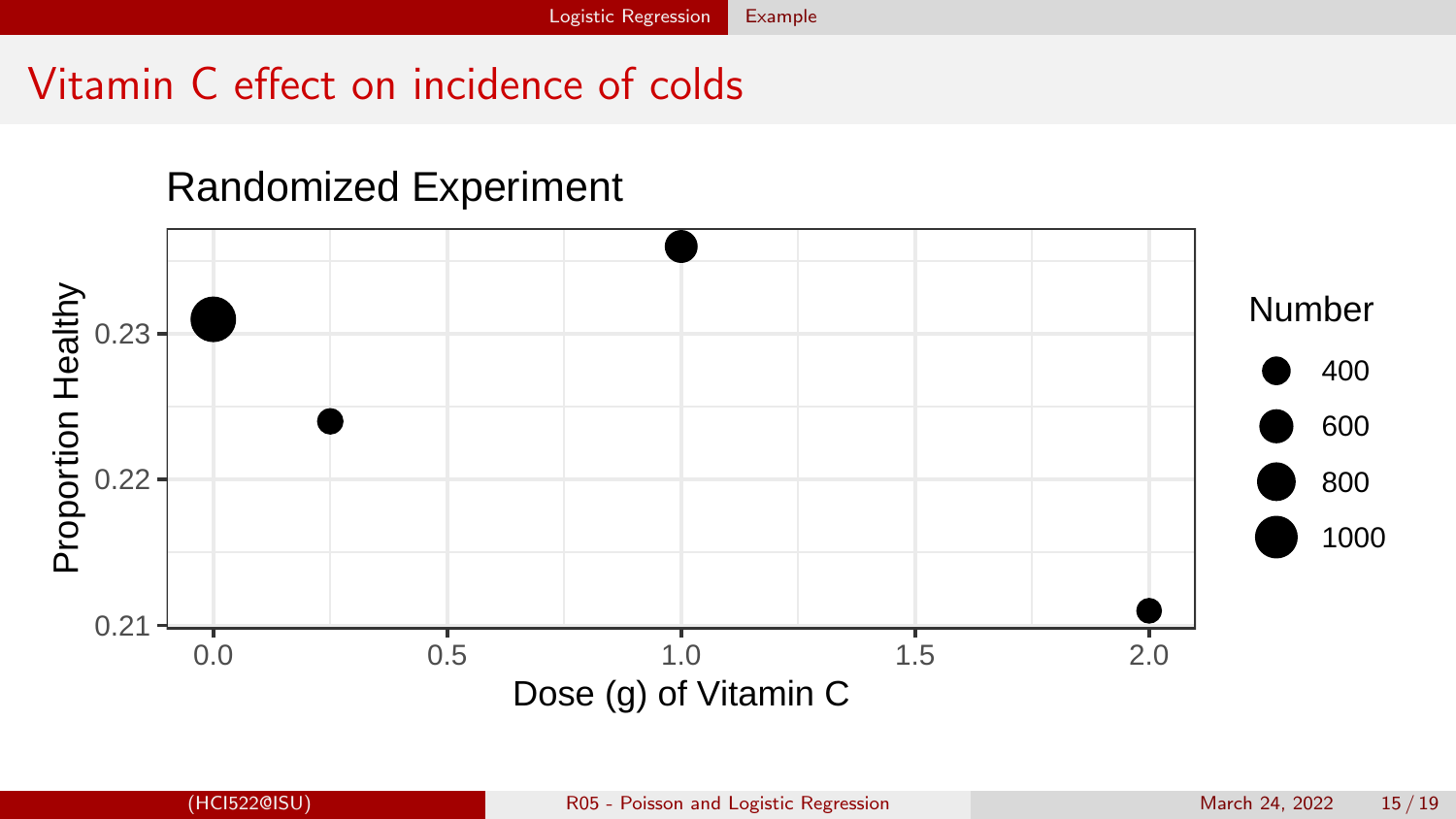### Logistic regression model for proportion healthy

```
m <- glm(cbind(WithoutIllness, Number-WithoutIllness) ~ Dose,
        data = ex2113, family = binomial)
\text{summarv}(m)##
## Call:
## glm(formula = cbind(WithoutIllness, Number - WithoutIllness) ~
## Dose, family = binomial, data = ex2113)
##
## Deviance Residuals:
## 1 2 3 4
\# \# -0.06857 -0.27405 0.57021 -0.35303
##
## Coefficients:
## Estimate Std. Error z value Pr(>|z|)
## (Intercept) -1.20031 0.06167 -19.464 <2e-16 ***
## Dose -0.03465 0.07113 -0.487 0.626
## ---
## Signif. codes: 0 '***' 0.001 '**' 0.01 '*' 0.05 '.' 0.1 ' ' 1
##
```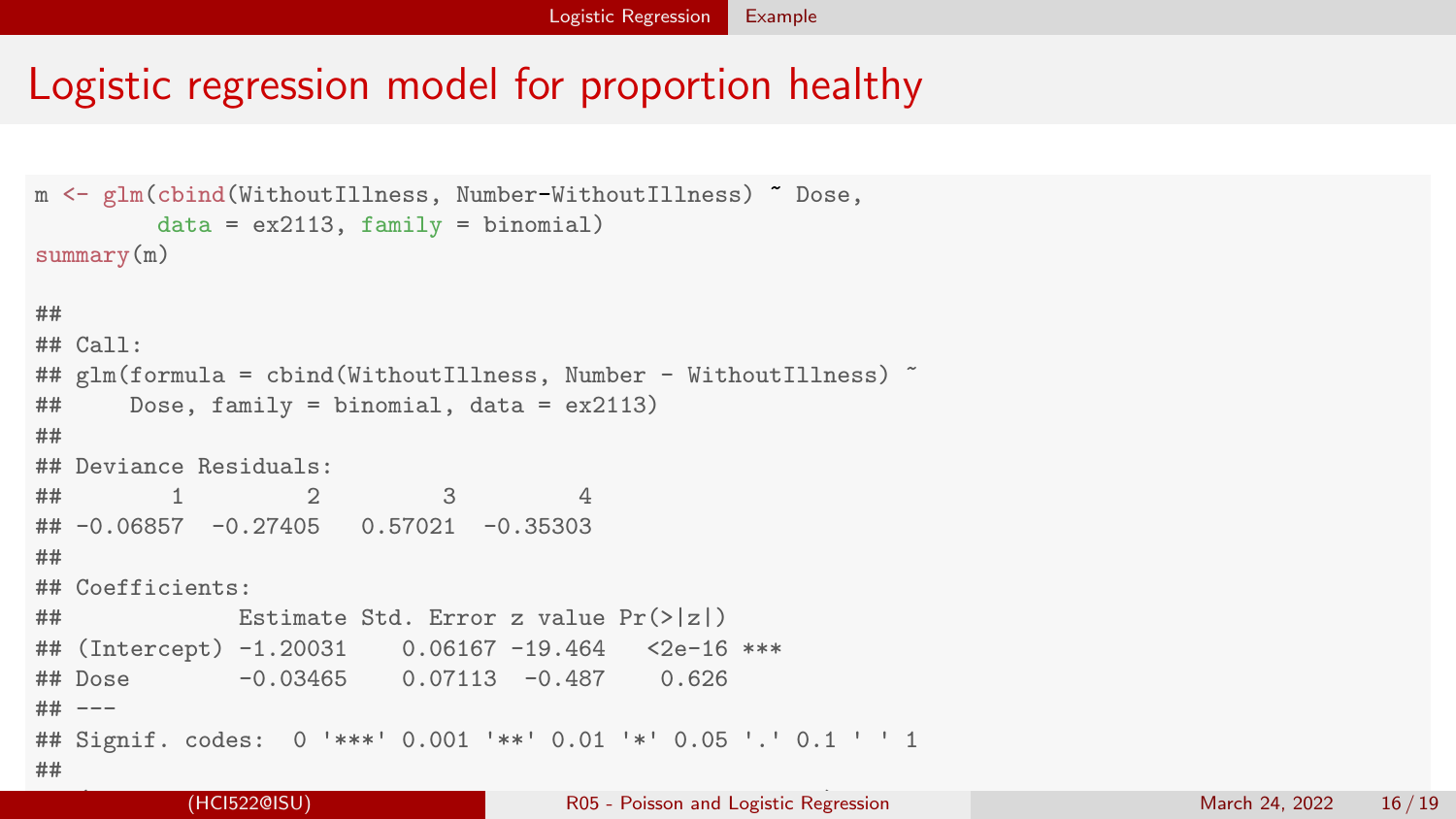### Logistic regression model for proportion healthy

## 2.5 % 97.5 % ## -16.09864 10.89977

Manuscript statement:

Each gram increase in Vitamin C causes the odds of staying healthy to change by (-16, 11)%.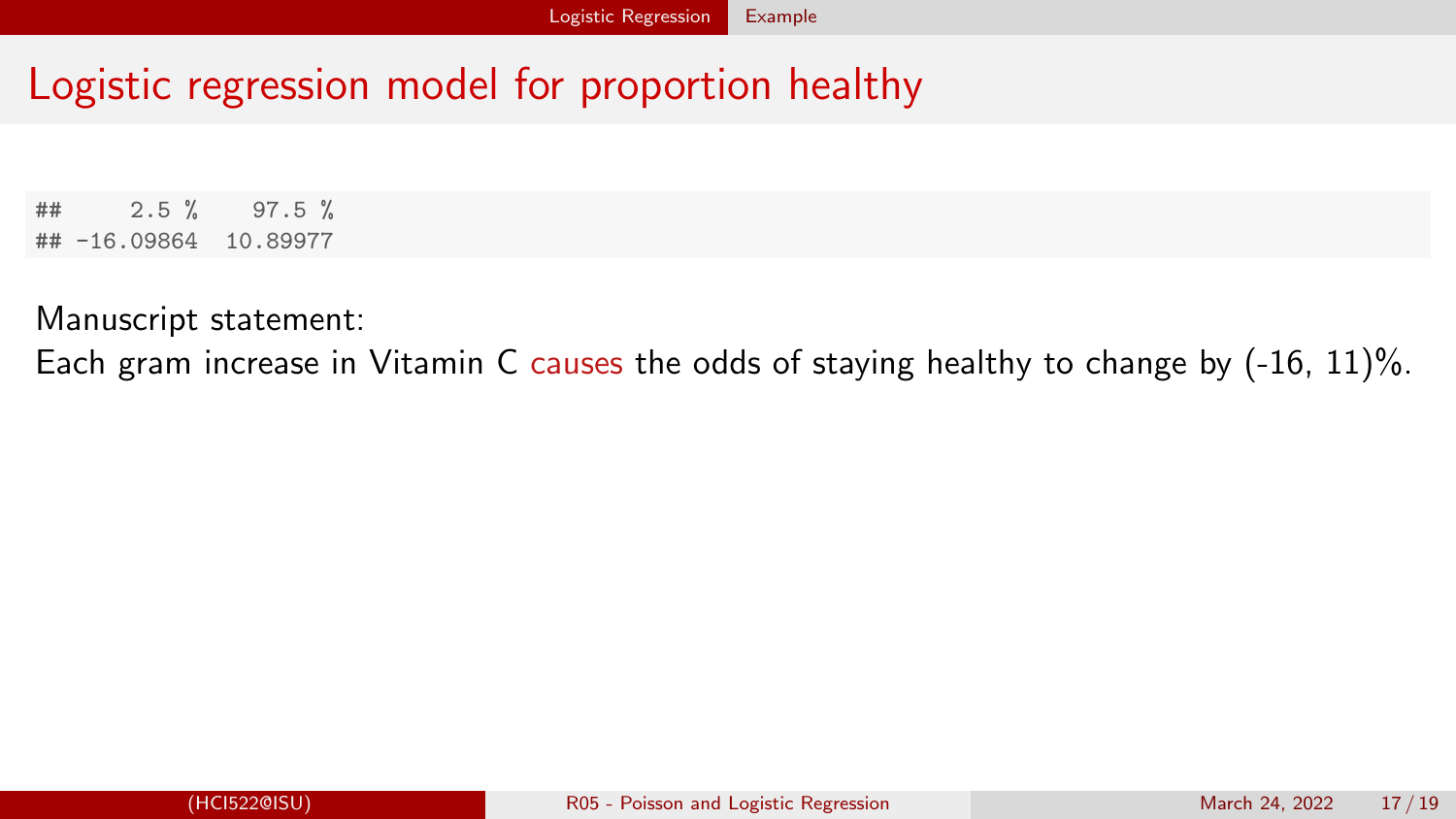# Vitamin C effect on incidence of colds

#### Randomized Experiment